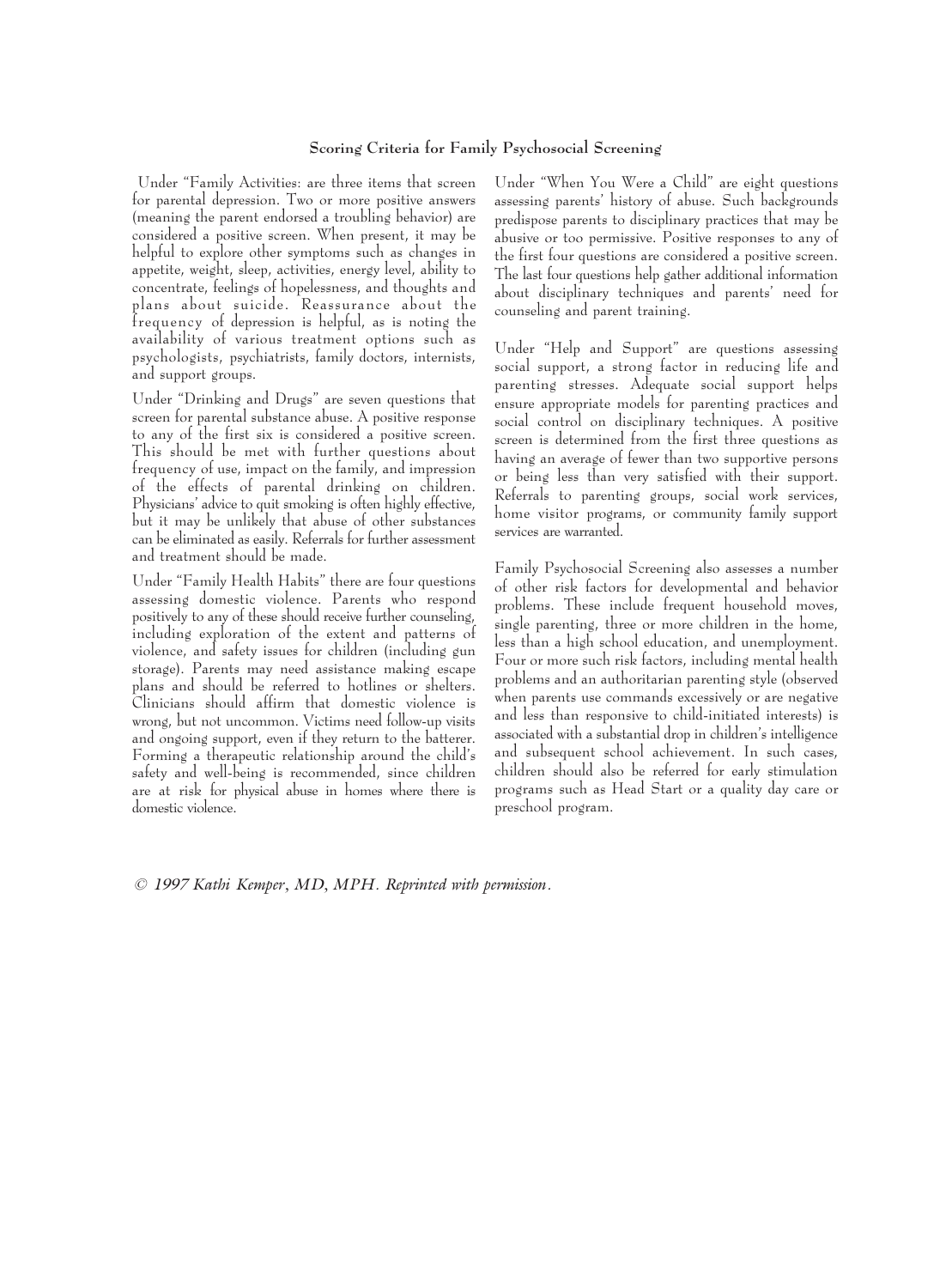## FAMILY PSYCHOSOCIAL SCREENING

This office is dedicated to providing the best possible care for your child. In order for us to serve you better, please take a few minutes to answer the following questions. Your answers will be kept strictly confidential as part of your child's medical record. Ongoing evaluations of our care may involve chart reviews by qualified persons, but neither your name, nor your child's name will ever appear in any reports.

| Child's Name                                                                                                                                                                                             |                                                       |                                                                                                                                              |                                                            |                 |
|----------------------------------------------------------------------------------------------------------------------------------------------------------------------------------------------------------|-------------------------------------------------------|----------------------------------------------------------------------------------------------------------------------------------------------|------------------------------------------------------------|-----------------|
| Circle either the word or the letter for your answer where appropriate. Fill in answers where space is provided.                                                                                         |                                                       |                                                                                                                                              |                                                            |                 |
| Are you the child's:                                                                                                                                                                                     |                                                       | What is the highest grade you have completed?                                                                                                |                                                            |                 |
| A. Mother<br>B. Father.<br>C. Grandparent<br>E. Other relative<br>F. Other<br>G. Self (Are you the patient?)                                                                                             | D. Foster Parent                                      | $1 \t2 \t3$<br>Some college or vocational school                                                                                             | 4 5 6 7 8 9 10 11 12 (High School GED)<br>College Graduate | Postgraduate    |
| How many times have you moved in the last year?<br>times<br>Where is the child living now?<br>A. House or apartment with family B. House or apartment with relative or friends<br>C. Shelter<br>D. Other |                                                       | <b>FAMILY MEDICAL HISTORY</b><br>Does the child's mother, father, or grandparents<br>have any of the following? If yes, who?                 |                                                            |                 |
|                                                                                                                                                                                                          |                                                       |                                                                                                                                              |                                                            |                 |
|                                                                                                                                                                                                          |                                                       | What is your current monthly income, including public                                                                                        |                                                            | <b>Diabetes</b> |
| assistance? \$<br>$\mathcal{L}=\frac{1}{2}$ . The set of $\mathcal{L}=\frac{1}{2}$<br>Besides you, does anyone else take care of                                                                         | YES NO                                                | Lung problems<br>(asthma)                                                                                                                    |                                                            |                 |
| the child?<br>If yes, who?                                                                                                                                                                               |                                                       | Heart problems                                                                                                                               |                                                            |                 |
|                                                                                                                                                                                                          |                                                       | Miscarriages                                                                                                                                 |                                                            |                 |
|                                                                                                                                                                                                          |                                                       | Learning problems                                                                                                                            |                                                            |                 |
| Has child received health care elsewhere?<br>If yes, what?                                                                                                                                               | YES NO                                                | Nerve problems                                                                                                                               |                                                            |                 |
|                                                                                                                                                                                                          |                                                       | Mental Illness<br>(depression)                                                                                                               |                                                            |                 |
| Does the child have any allergies to any<br>medications?                                                                                                                                                 | YES NO                                                |                                                                                                                                              | Drinking problems YES NO                                   |                 |
| If yes, what?                                                                                                                                                                                            |                                                       | Drug problems                                                                                                                                |                                                            |                 |
|                                                                                                                                                                                                          |                                                       | Other                                                                                                                                        |                                                            |                 |
| Has the child received any immunizations?<br>Which ones?                                                                                                                                                 | YES NO                                                |                                                                                                                                              |                                                            |                 |
| Where?                                                                                                                                                                                                   |                                                       |                                                                                                                                              | <b>FAMILY HEALTH HABITS</b>                                |                 |
|                                                                                                                                                                                                          |                                                       | How often does your child use a seatbelt (carseat)?                                                                                          |                                                            |                 |
| Has the child ever been hospitalized?<br>When?                                                                                                                                                           | YES NO                                                | A. Never                                                                                                                                     | B. Rarely C. Sometimes<br>D. Often                         | E. Always       |
| Where?                                                                                                                                                                                                   |                                                       | Does your child ride a bicycle?<br>YES NO<br>If yes, how often does he/she use a helmet?                                                     |                                                            |                 |
| Why?                                                                                                                                                                                                     |                                                       | A. Never<br>B. Rarely                                                                                                                        | C. Sometimes<br>D. Often                                   | E. Always       |
| How would you rate this child's health in general?<br>A. Excellent<br>B. Good<br>C. Fair                                                                                                                 | Do you feel that you live in a safe place?<br>D. Poor |                                                                                                                                              |                                                            | YES NO          |
| Do you have any concerns about your child's<br>behavior or development?                                                                                                                                  | YES NO                                                | In the past year, have you ever felt threatened YES No<br>in your home?                                                                      |                                                            |                 |
| If yes, what:                                                                                                                                                                                            |                                                       | In the past year, has your partner or other<br>YES NO<br>family member pushed you, punched you,<br>kicked you, hit you or threatened to hurt |                                                            |                 |
| What are your main concerns about your child?                                                                                                                                                            |                                                       | you<br>What kind of $gun(s)$ are in your home                                                                                                |                                                            |                 |
|                                                                                                                                                                                                          |                                                       | B. Shotgun<br>A. Handgun                                                                                                                     | C. Rifle<br>D. Other                                       | E. None         |
| How old are you? years old                                                                                                                                                                               |                                                       | Does anyone in your household smoke?                                                                                                         |                                                            | YES NO          |
| Are you:<br>A. Single<br>C. Separated<br>B. Married<br>D. Divorced                                                                                                                                       | E. Other                                              | Do you currently smoke cigarettes?                                                                                                           |                                                            | YES NO          |
|                                                                                                                                                                                                          |                                                       | If yes, how many cigarettes do you smoke per day?<br>cigarettes/day                                                                          |                                                            |                 |